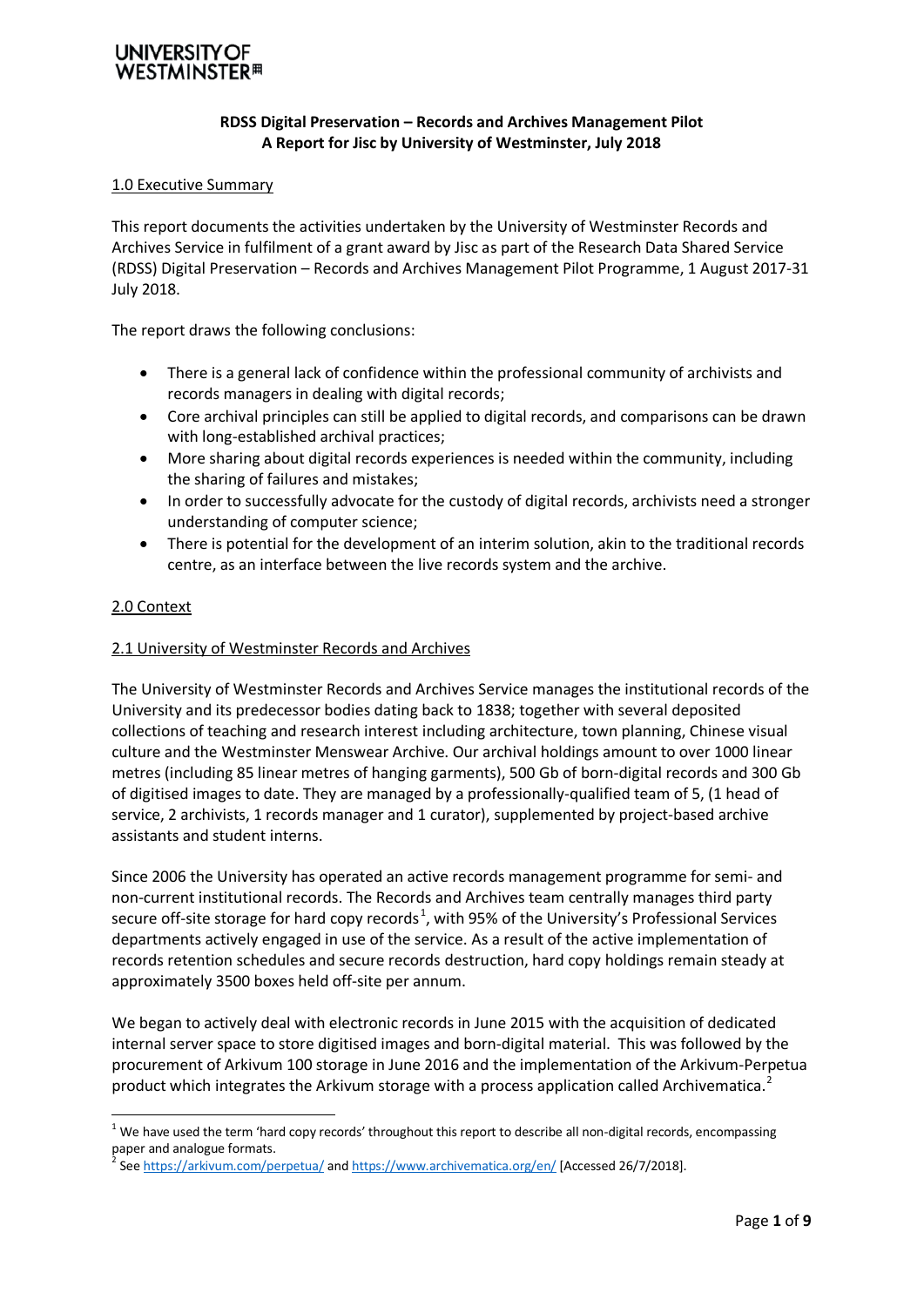### **UNIVERSITY WESTMINSTER**<sup>#</sup>

Archivematica is a web- and standards- based open-source application which allows the preservation of long-term access to trustworthy, authentic and reliable digital content. In August 2017, following successful testing of the Arkivum-Perpetua product, a business case was approved for its ongoing development as part of the University's digital preservation strategy for institutional records. The business case also included a move to a new archival software solution, AToM (Access To Memory) an open source, web-based, cataloguing application - from Axiell CALM, in order to provide public access and to increase the discoverability of the University's archive collections.<sup>[3](#page-1-0)</sup> The University's new public catalogue is due to go live in Autumn 2018.

As we began to develop policies and processes for dealing with digital recordkeeping and digital preservation, we started to reflect on how we deal with hard copy records and the extent to which these policies and processes were transferable. The different characteristics of managing digital records - especially the minimal time lag between use and transfer to the archive - led us to revisit and interrogate many of our long-standing processes. Increasingly we began to question the applicability of traditional archival theory and practice to digital records, whilst also acknowledging the need for a reliable theoretical base to enable us to deal with the growing volume of born-digital records in a practicable way.

We believe that we are increasingly moving away from the tradition lifecycle model of archives and records, with its distinct phases, to the continuum model where we are identifying at the point of creation, or even prior to it, the records' enduring value for the institution. The recent implementation of Microsoft SharePoint across the University of Westminster as its electronic document management system was an added impetus. For us, the main challenge was how we might embed a digital preservation workflow into the whole records creation and management process.

#### 2.2 Literature review

There is a growing volume of literature on digital preservation available. Some of the material we found particularly interesting or useful includes:

*Archives First: Digital preservation project*, Viv Cothey and Cassandra Pickavance (2017) [https://www.gloucestershire.gov.uk/archives/digital-curation/digital-curation-projects/archives](https://www.gloucestershire.gov.uk/archives/digital-curation/digital-curation-projects/archives-first-digital-preservation-project/)[first-digital-preservation-project/](https://www.gloucestershire.gov.uk/archives/digital-curation/digital-curation-projects/archives-first-digital-preservation-project/)

*Overview of a born-digital archives access workshop held at Wellcome Collection*, Victoria Sloyan, Simon Demissie, Alexandra Eveleigh and James Baker (2018) <https://doi.org/10.6084/m9.figshare.6087194.v1>

*The National Archives Digital Strategy* (March 2017) <https://www.nationalarchives.gov.uk/documents/the-national-archives-digital-strategy-2017-19.pdf>

*The Theory and Craft of Digital Preservation*, Trevor Owens (LIS Scholarship Archive Preprints, created 15 July 2017[\) https://osf.io/preprints/lissa/5cpjt](https://osf.io/preprints/lissa/5cpjt)

These were supplemented by regular reading of several blogs:

Bentley Historical Library, University of Michigan <http://archival-integration.blogspot.com/2016/11/the-end-is-just-new-beginning.html>

<span id="page-1-0"></span><sup>&</sup>lt;sup>3</sup> Se[e https://www.accesstomemory.org/en/](https://www.accesstomemory.org/en/) [Accessed 26/7/2018].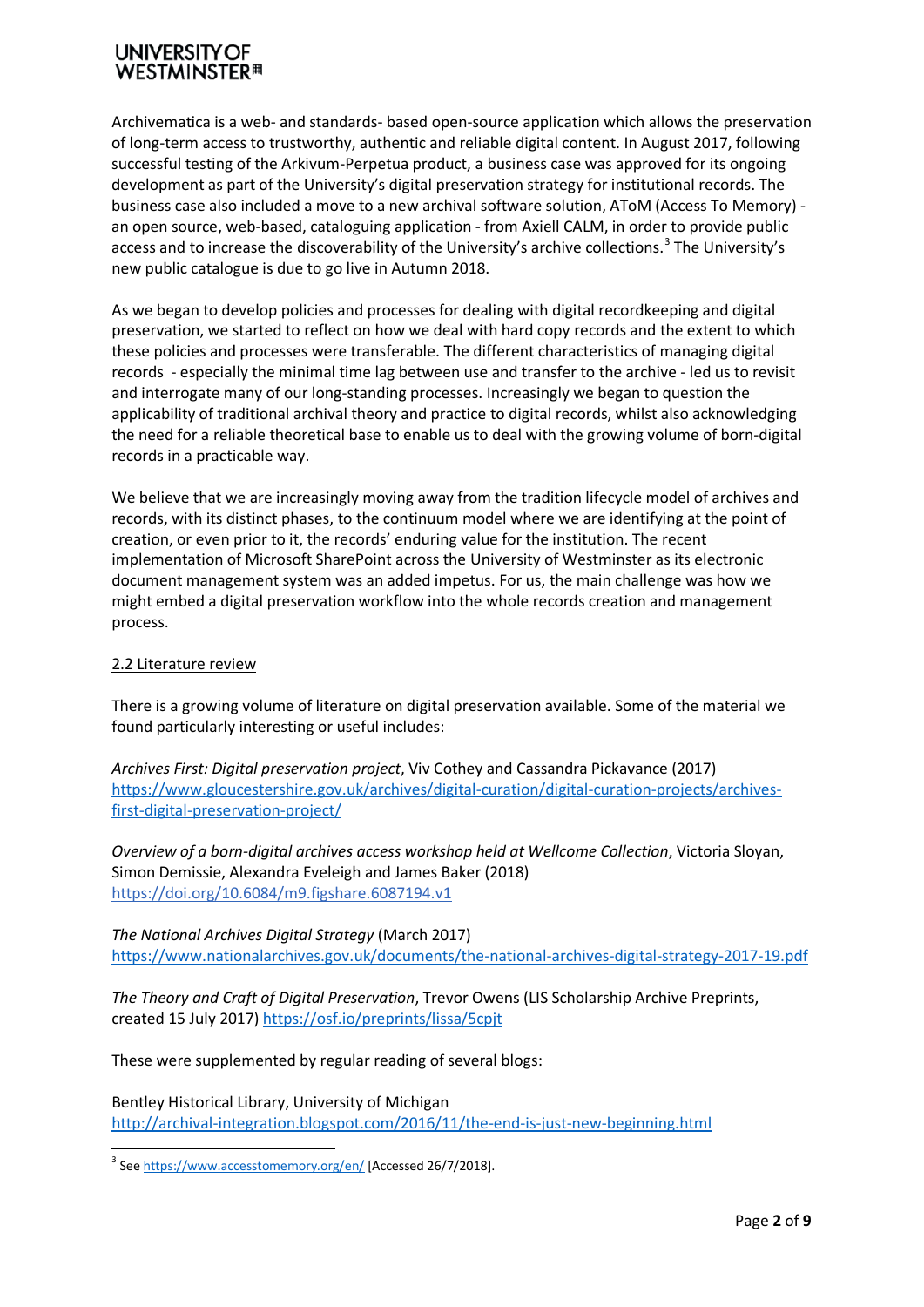### UNIVERSITY **WESTMINSTER**<sup>#</sup>

Digital Archiving at the University of York (Jenny Mitcham, Digital Archivist) <http://digital-archiving.blogspot.com/>

Digital Preservation @ University of Glasgow <https://universityofglasgowdigitalpreservation.wordpress.com/>

Jisc Research Data and related topics <https://researchdata.jiscinvolve.org/wp/tag/research-data-shared-service/>

#### 2.3 Jisc RDSS Digital Preservation – Records and Archives Management Pilot Programme

In July 2017 we were approached by Jisc and asked to participate in an extension to their RDSS Digital Preservation Pilot Programme<sup>[4](#page-2-0)</sup>, specifically to undertake a 12 month project (August 2017-July 2018) exploring the archival and records management aspects of digital preservation.

We proposed to investigate the theoretical and process issues around the selection and appraisal of born-digital and digitised records. We also wanted to explore how issues around the legal and financial implications of the early acquisition of digital records into an archive can impact relationships with IT departments and record creators; as well as exploring how trust is created in digital recordkeeping.

This report details the activities we undertook in fulfilment of the grant award; together with conclusions and recommendations for potential further work.

#### 3.0 Webinar

After starting to use the Perpetua service, the University Records and Archives team had been having a lot of face-to-face meetings with other archivists to explain our digital preservation processes. The webinar was designed to freely share this experience with a wider audience, in line with the open-source nature of the tools we are using.

Invitations were circulated via the listservs and twitter, with attendees asked to register so that we would have a better understanding of the audience. In total, 89 people registered from the UK, Europe and Canada. Of these, approximately 60% were archivists and 25% were records managers, with the rest carrying out a variety of roles across the heritage sector. Respondents came from a broad range of sectors, although by far the largest group were from Further/Higher Education (30%). In terms of their understanding of digital preservation, 74% described themselves as understanding the theory but not yet putting it into practice. 10% of respondents were using either Archivematica or Preservica, and 20% were using a variety of open-source tools, but the majority had no software in place.

We used YouTube's Live functionality as this enabled us to present a slideshow with audio, with a chatroom running during the live webinar, and to upload the recording of the webinar immediately afterwards. We practised both the technology and the content in advance with colleagues at another institution, which was helpful and led to a number of re-writes. Even though we had only been engaged in digital preservation for a short time, we discovered that we were already taking a lot of knowledge about the subject for granted.

<span id="page-2-0"></span><sup>&</sup>lt;sup>4</sup> [https://www.jisc.ac.uk/rd/projects/research-data-shared-service#](https://www.jisc.ac.uk/rd/projects/research-data-shared-service) [Accessed 26/7/2018].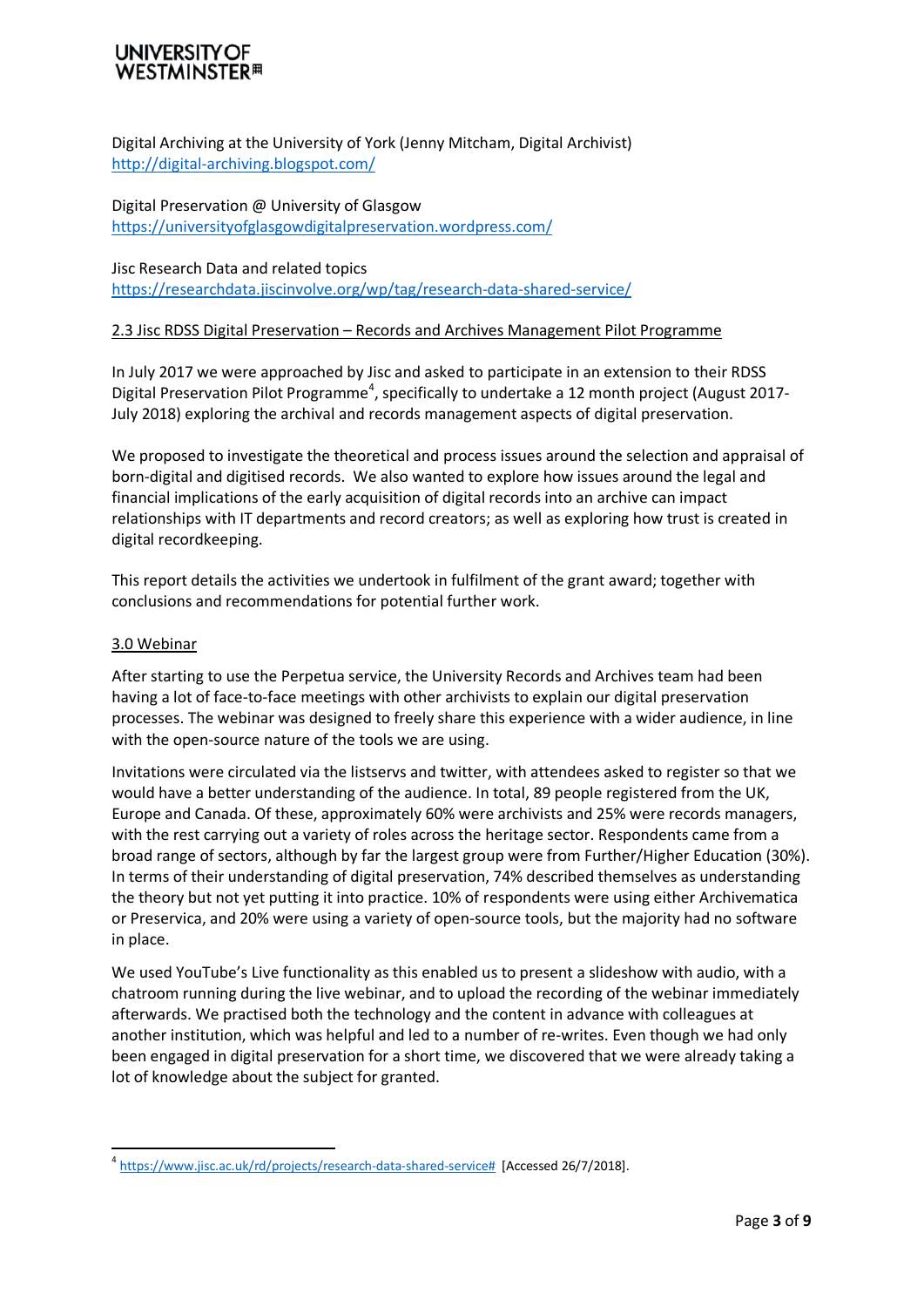## **WESTMINSTER**<sup>#</sup>

Titled *Work in Progress: reflections on our first year of digital preservation*, the webinar took place on 4 December 2017 and ran for just under an hour. We had 32 people present for the live webinar. A link to the recording was circulated the next day and it has had 3[5](#page-3-0)5 views.<sup>5</sup> The webinar is available on our YouTube channel at<https://www.youtube.com/watch?v=k-SVO6lQEZM>

#### 3.1 Lessons learnt

The URA team have continued to receive questions and positive feedback in response to the webinar recording. When we receive requests for face-to-face meetings now, our policy is to direct enquirers to the recording in the first instance, and then we are happy to answer any follow-up queries they may have. This has freed up staff time considerably, while still enabling us to share our experience with our professional colleagues.

Writing and recording this webinar allowed us the opportunity to reflect on the decisions we had made and consider whether we wanted to continue with the same approach. However it also pushed us out of our comfort zone because it required us to see ourselves as digital preservation practitioners. This a theme that will come up again in relation to the workshops. Like many archivists, we feel uncertain in this relatively new terrain and did not want to be presenting ourselves as experts. Nonetheless, our peers were regularly asking about our experience in this area and it was clear that we had something to share. The title of the webinar was designed to reflect some of this ambivalence and it also fed into our approach to developing the workshops.

#### 4.0 Workshops

Following on from the webinar, the workshops were conceived as a forum for organisations already engaged in digital preservation. We were keen to make them software agnostic so that they wouldn't replicate existing user forums but would offer an alternative space for practitioners to discuss the application of archival theory to the digital arena.

As with the webinar, invitations to participate were circulated through the professional listservs and via twitter. In all 27 organisations applied to take part. In order to facilitate small group discussions, we limited attendance at each event to 18 people. Attendees were chosen to ensure that a variety of sectors, software solutions and length of experience were represented. Most participants attended both workshops, which enabled us to continue and develop conversations across the two days.

Both workshops followed the same format. In the morning there were two presentations exploring the archival theory behind the day's topic and presenting some case studies. After lunch the participants were divided into three groups for guided discussion. The workshops were held under the Chatham House Rule<sup>[6](#page-3-1)</sup>, which was emphasised at the start of each session. We believe that this was an important part of encouraging open conversation at both events.

#### 4.1 Workshop 1: Records Management

Workshop 1 was held on 18 April 2018 and was attended by participants from a range of different public and private sector organisations. The theme of the workshop was current and semi-current digital records held in archives. Digital records often need to be transferred to an archive earlier than hard copy records might usually be transferred in order to ensure their preservation. The aim of the workshop was to explore some of the practical, theoretical and legal issues that can arise from archives holding records that are still considered current, or semi-current, by the institution.

<span id="page-3-1"></span><span id="page-3-0"></span> $5$  As of 24 July 2018.<br> $6$  When a meeting, or part thereof, is held under the Chatham House Rule, participants are free to use the information received, but neither the identity nor the affiliation of the speaker(s), nor that of any other participant, may be revealed.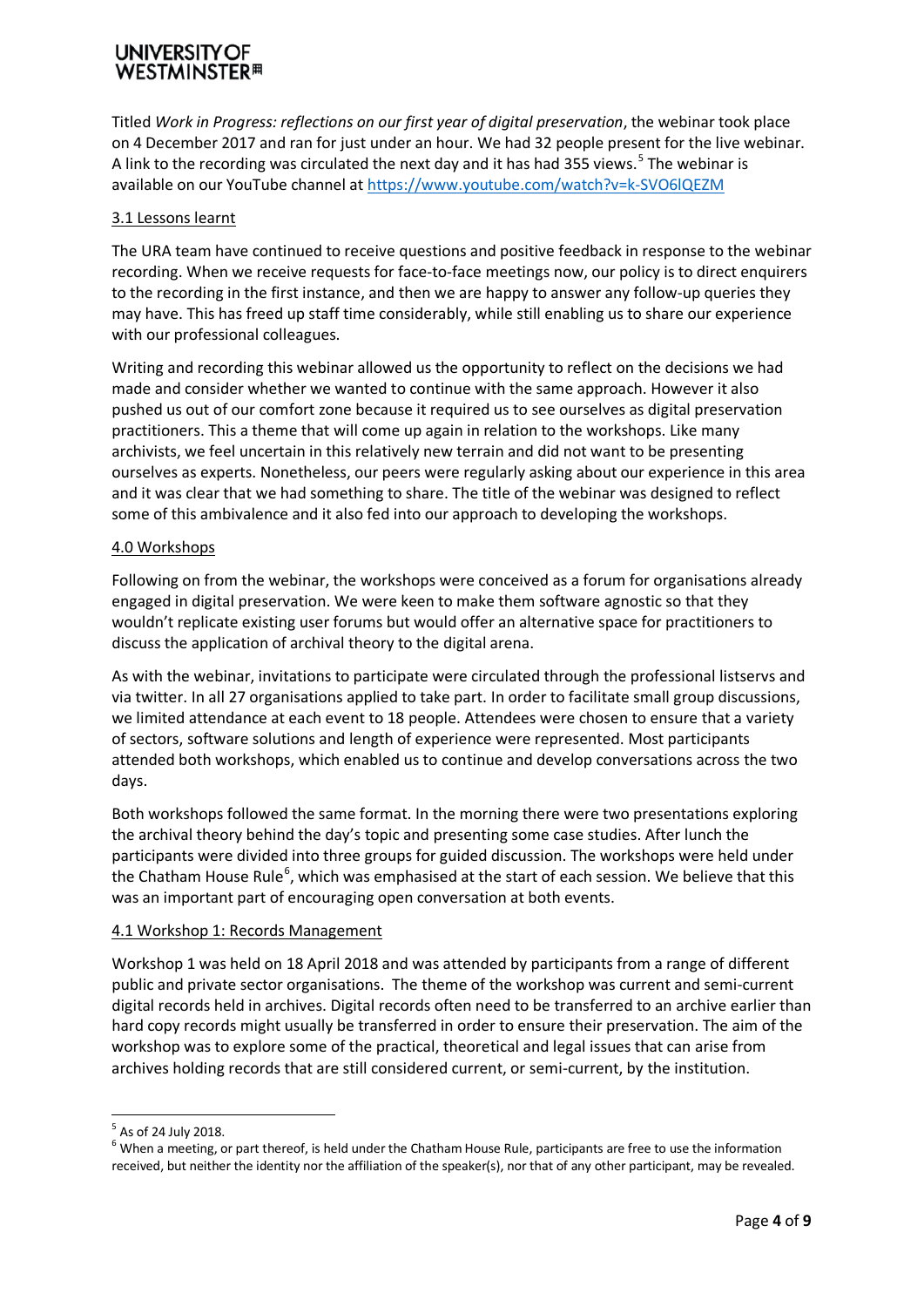### **UNIVERSITY OF WESTMINSTER**<sup>#</sup>

The first presentation in the morning discussed the subject of early records transfer in a holistic, lifecycle context, arguing that the requirement for early action introduces a new layer of problems for archivists and records managers. Three possible approaches were presented: (1) moving records directly from an active network into permanent preservation, (2) abstracting records from an EDRMS and (3) imagining what an ideal digital semi-current storage service might look like. The second presentation focussed on the issue of email preservation, drawing comparisons between US and UK approaches at the national level.

Both papers set the scene well in terms of giving participants a lot to think about and in providing different ideas to explore further in the afternoon workshop activities. Participants were divided into three groups for the activities, ensuring a range of backgrounds and experience in each group.

For the first activity, participants had been asked to bring examples of one success they had had with digital transfer, and one difficulty. These were shared within the group, with one chosen for the group to focus on for further discussion. Each group was asked to consider how the scenario was similar to experiences with hard copy records, how it differed, how best practice could best be disseminated, and how challenges could be met.

Group A chose to focus on 'data dumping', as several participants had identified this as an area of difficulty. Examples included a business department switching to a new IT system, with all previous data put onto a hard drive so the department could start afresh; and a personal archive donated on a USB stick with no organisation of the files. The group agreed that there were similarities to large disorganised accruals of hard copy records (e.g. those that arrived in bin bags), with the same need to quarantine records until preservation needs had been assessed. Differences included the potential for a much larger volume of records to be transferred, given the storage capabilities of portable media; the need to intervene sooner than with hard copy records due to the potential for unseen digital decay; the difficulty in persuading donors to do some kind of basic listing prior to transfer as many believe archivists can just search across the digital files; and the need to acquire information about the technological aspects of file creation in order to properly understand and preserve the context.

Group B chose to focus on a success, that of the transfer of a collection of digital-only records from an internal department. They felt that there were similarities in arranging the transfer of the collection, in determining any preservation issues and ensuring its accessibility, and in considering whether they had the capacity to store it. As with Group A, Group B expressed a need to perform basic preservation actions more quickly than they may do with hard copy records. However they also felt that it was easier to transfer a digital collection in its entirety, and then appraise posttransfer, than it would be with a similar volume of hard copy records, due to the practicalities of finding space for storage and processing.

Group C considered the issues around providing access to digital records, and how this may affect decisions taken during the transfer process and relationships with depositors and donors. While the aspects that need to be considered are the same as in the case of hard copy records, particularly in ensuring compliance with legislation, the group felt they could not be confident that they had done everything in their power to ensure this. For example, with hard copy records it is easier to put a physical barrier in place whereas there was perceived to be an inherent risk with digital records that they might reveal more than was intended. One example given was where the original filepath of a document had contained information that was not supposed to be made public. The group felt that there is currently no consensus on how to provide access to digital records – some repositories make them available in the search-room on a standalone PC, some provide online access with prior registration, and others provide unregistered remote access. There is a need to ensure that depositors understand from the start how access will be provided to their records, but it was also felt that there is a risk that this might lead to increased restrictions around the use of the records, or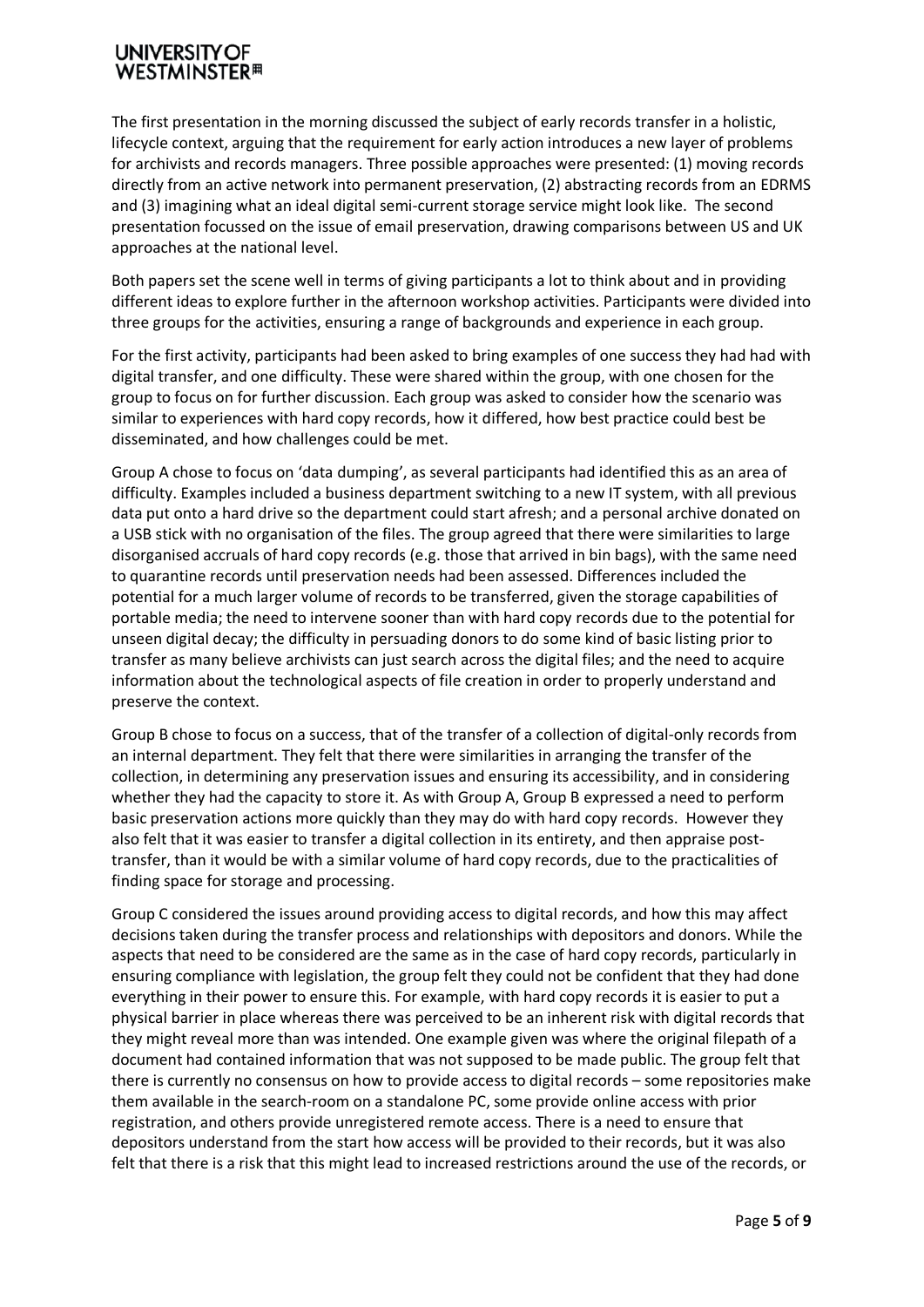# **WESTMINSTER**<sup>#</sup>

potentially even prevent the deposit from happening. Conversely there is also a need, particularly with internal transfers, to ensure that depositors understand that there will not be instant access to the records after transfer, but instead a period of closure to enable appraisal and cataloguing.

With regards to best practice, there was a general feeling by all the groups that there should be more opportunities for sharing of workflows and examples, and of both successes and failures. Several participants believed we should move away from the idea of 'best practice', which carries notions of success, to simply discussing 'practice' more generally. This might help to avoid a 'one size fits all' approach and allow professionals to benchmark themselves against similar-sized organisations, rather than large memory institutions.

The second activity asked the groups to consider what the transfer and use of digital records might look like in 10 years' time. Discussion was inevitably wide-ranging but the following key themes emerged across all the groups:

- The role of increased automation in the transfer of records. The consensus was that a larger volume of records would be transferred to archives in the future, and that archivists would have less time to carry out any appraisal or cataloguing activities, therefore these would probably only occur at series level. However technical metadata will be generated for each individual digital file in a way that could not be done for hard copy records.
- Technical metadata will still require cleaning and interpreting by archivists. In particular, users will need to understand the fallibility of some technical data (e.g. where the creation date of a file reflects the date it was ingested into SharePoint, rather than the date it was actually created by the record's creator).
- Encouraging records creators to generate metadata at the time of records creation and/or transfer, particularly flagging up any potentially sensitive data.
- The difference between internal transfers, and deposits from individuals or external organisations. Even if we could create an ideal world transfer scenario within our own organisations, we cannot mandate the same policies for external deposits but need to be more pragmatic.
- The potential impact on the use of hard copy records is unclear. Records which have not been digitised and have comparatively minimal metadata are likely to be less prominent in search results. However, for some researchers the idea of seeing the physical version may have additional allure.

Following on from this, participants were asked to discuss what we ought to be doing now:

- Greater appreciation of the costs (time and money) of processing digital records. Some organisations have begun to carry out this work for themselves but it would be useful to have a consistent methodology and to see results being shared. Not only will this help with funding, but also in managing expectations as to why digital records are not available immediately after being accepted into the archive.
- Better awareness of IT for archivists, in order to understand the record creation environment – for example, in systems like SharePoint, the file format exists only as metadata. This has implications for understanding the diplomatics of digital records. If we are going to continue to be able to vouch for a record's authenticity and integrity, we need to be able to understand exactly what we are preserving.
- Investigating how users want and expect to access digital records and what different groups may require from these records. For example, some groups may be more interested in maintaining the original look and feel of the record, others in the underlying technical data. How do we ensure that all groups are catered for?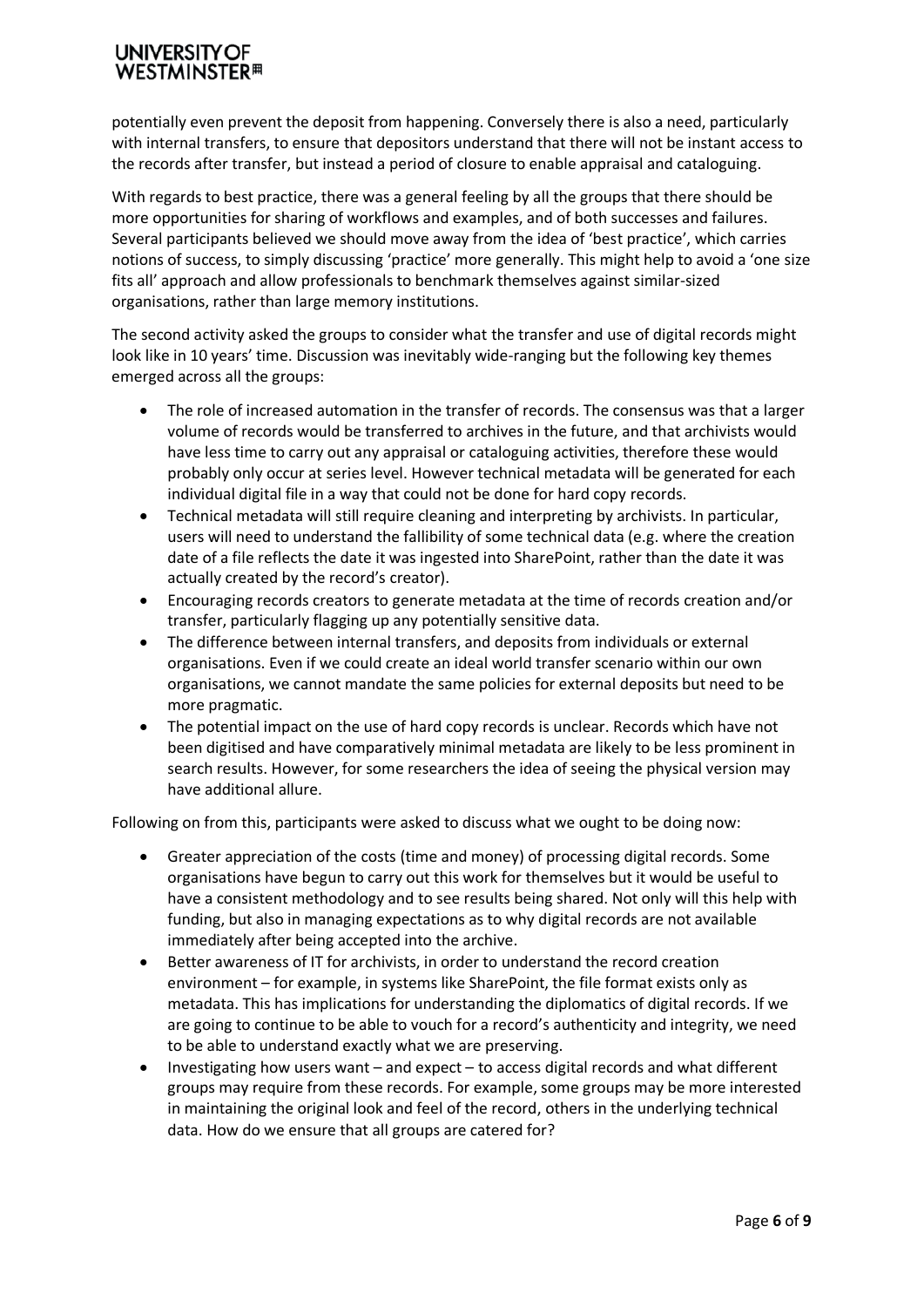## **VESTMINSTER**⊞

#### 4.2 Workshop 2: Appraisal

Workshop 2 was held on 16 May 2018. The range of institutions was broadly the same as the first workshop, although some institutions chose to send different representatives. This workshop received more applications than the first, suggesting that this is an area in which many archivists feel unsure.

The morning began with two presentations. The first was a historical overview of appraisal theory, covering Schellenberg and the 'More Product, Less Process' methodology.<sup>[7](#page-6-0)</sup> As well as a welcome reminder for the archivists in the room, this also proved to be useful for those who had come into the sector through less traditional routes. This was followed by a fascinating case study, looking at small scale appraisal in a large organisation, and large-scale appraisal in a small organisation. For the afternoon workshop activities participants were again divided into three groups, ensuring a range of backgrounds and experience in each group.

The first workshop activity asked participants to breakdown and define the activities involved in appraisal. As a profession we tend to speak about appraisal as if it is a single activity that occurs once in the lifetime of an archive. Discussions of digital appraisal have characterised it as an iterative process<sup>[8](#page-6-1)</sup>, due to the need to carry out some processes on the material at the point of receipt and others at a later date. This exercise was therefore designed to identify the various activities carried out as part of the appraisal process, and to highlight any areas which are genuinely different between digital and analogue appraisal.

Appraisal activities identified by participants included:

- Initial description of material by the donor/depositor
- Verifying legal ownership/copyright
- Establishing fit with collecting policy
- Format assessment
- Decision to accept the records
- Transfer of records
- Quarantine
- Disposal of duplicates/other unwanted documents
- Assessment of unstable/fragile formats

Significantly, none of the groups identified any appraisal activities that they carry out on digital records that do not have an analogue equivalent, and vice versa. Comparisons were made with unusual analogue audio-visual formats, hard copy records which had been damaged by water or pests, and analogue formats demonstrating rapid deterioration such as thermal paper.

This suggests that, while archivists may feel unsure around appraising digital records, their training and theory should stand them in good stead. Greater familiarity with carrying out these processes in a digital environment – either personally or through the sharing of professional experience – should help to increase both competence and confidence in this area.

The second activity moved on to considering the appraisal of digital records that do not have a hard copy equivalent. Examples were taken from the Paradigm Project's list of digital objects that might

<span id="page-6-0"></span> <sup>7</sup> T R Schellenberg, *Modern Archives: Principles and Techniques* (Melbourne: F W Cheshire, 1956); Mark A Greene and Dennis Meissner, 'More Product, Less Process: Revamping Traditional Archival Processing', *American Archivist*, 68.2 (2005), 208-65 and Mark A Greene, 'MPLP: It's Not Just for Processing Anymore', American Archivist, 73 (2010), 175-203.<br><sup>8</sup> For example, Victora Sloyan, Simon Demissie, Alexandra Eveleigh and James Baker, Overview of a born-digita

<span id="page-6-1"></span>*access workshop held at Wellcome Collection* (2018); Victoria Sloyan, 'Born-digital archives at the Wellcome Library: appraisal and sensitivity review of two hard drives', *Archives and Records* 37.1 (2016), 20-36; Kate Cumming and Anne Picot, 'Reinventing Appraisal', *Archives and Manuscripts* 42.2 (2014), 133-45.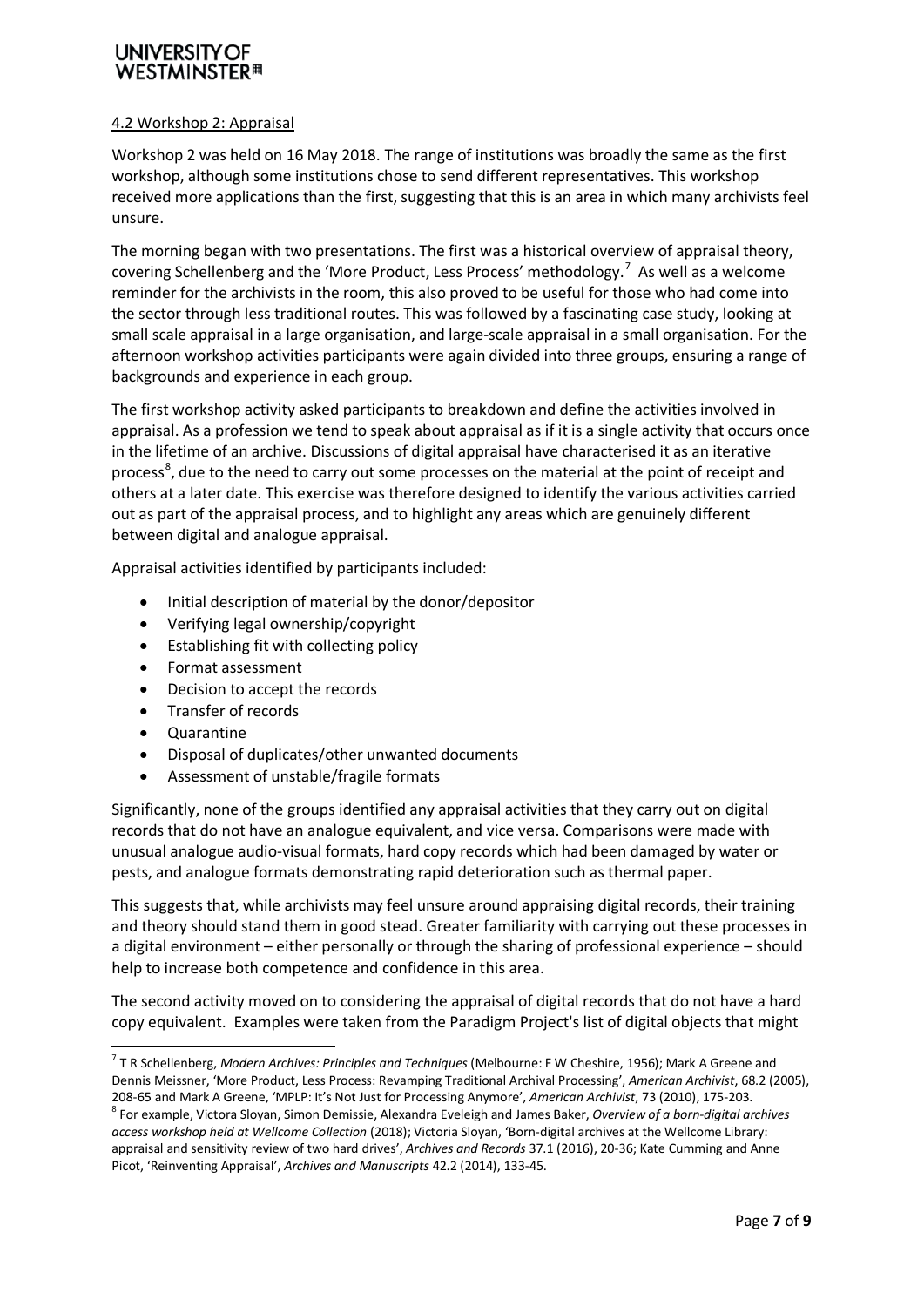### **UNIVERSITY WESTMINSTER**<sup>#</sup>

be more expensive to retain<sup>[9](#page-7-0)</sup> and included undocumented formats, complex or compound objects (such as email) and objects which were subject to digital encryption.

Issues discussed included:

- The difference between preserving digital objects and providing access to them. The former should always be possible, but the latter may be more complex, especially if some kind of emulation is required to get beyond the raw data.
- The importance of provenance and context in appraisal decisions, particularly where access to the digital objects isn't immediately possible. Understanding the potential significance of the digital records can help archivists to decide how much time and money to spend on trying to preserve them.
- A proper understanding of the long-term financial implications of preserving different types of digital records, so that archivists can make an informed decision about whether to accept them.
- The need for good relationships with expert third parties, and the potential for archive repositories to develop specialisms in the types of formats they can accept so that each repository does not have to be able to manage every type of digital format.
- The problems of adopting a data-repository-style approach of specifying in advance which formats the archive will accept. This could create problems where the experimental format forms a significant part of the digital object's research interest, such as early computer music and art.
- The necessity of realistic discussions with depositors around what can be confidently preserved and what will be riskier, as well as the need for migration or emulation in the future.
- A need to balance the wish to accept complex digital objects that a solution may be developed for in 5-10 years' time, with the likelihood of archivists having the time to return to those objects in the future, given the amount of digital data the archive will be dealing with then.
- An increasing practice of re-appraisal of records accepted into the archive and the need for de-accessioning after cataloguing, especially where cataloguing is machine-generated. Participants agreed that these decisions are often taken with little transparency at present but could be presented to researchers more confidently as part of responsible stewardship of the records.

#### 5.0 Conclusions

Our engagement with the UK archive community through the webinar and the workshops we delivered has led us to believe that despite the wide variety of experience in digital records preservation, nonetheless most of the issues and challenges affect us all. The majority of participants agreed that digital records require earlier intervention compared to traditional hard copy records and that this presents a significant resource and expertise challenge for the archive profession. As archives increasingly accept digital material into their collections, providing access to these records is a growing concern with a lack of consistency across the sector as to how this should be addressed or how to manage the expectations of users who assume instant access following a deposit of digital records. Overall, a general lack of confidence within the community in dealing with digital records makes it difficult for us to create trust with our donors and depositors. However, fundamentally, the core archival principles are still applicable, even though they may at first seem to be challenged by digital records.

<span id="page-7-0"></span><sup>&</sup>lt;sup>9</sup> <http://www.paradigm.ac.uk/workbook/appraisal/appraisal-issues.html> [Accessed 26/7/2018].